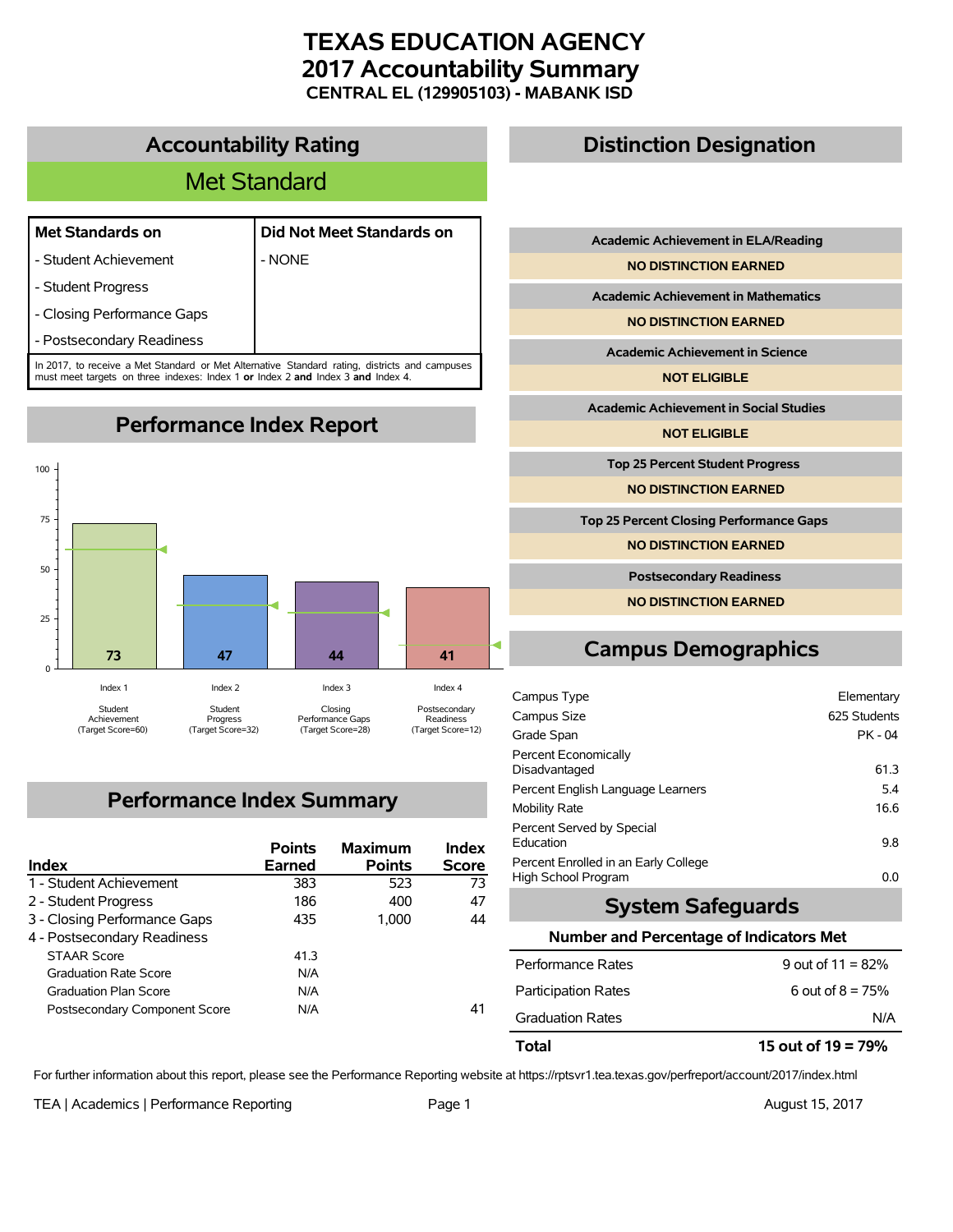## **TEXAS EDUCATION AGENCY 2017 Distinction Designation Summary - ELA/Reading CENTRAL EL (129905103) - MABANK ISD Campus Type: Elementary**

|                                                          | Indicator    |                |
|----------------------------------------------------------|--------------|----------------|
| <b>Indicator</b>                                         | <b>Score</b> | Quartile       |
| Attendance Rate                                          | 96.7%        | Q <sub>1</sub> |
| Greater Than Expected Student Growth in ELA/Reading      | 24.0%        | Q <sub>2</sub> |
| Grade 3 Reading Performance (Masters Grade Level)        | 27.0%        | Q <sub>2</sub> |
| Grade 4 Reading Performance (Masters Grade Level)        | 25.0%        | Q <sub>2</sub> |
| Grade 4 Writing Performance (Masters Grade Level)        | $9.0\%$      | Q <sub>2</sub> |
| Grade 5 Reading Performance (Masters Grade Level)        |              |                |
| Grade 6 Reading Performance (Masters Grade Level)        |              |                |
| Grade 7 Reading Performance (Masters Grade Level)        |              |                |
| Grade 7 Writing Performance (Masters Grade Level)        |              |                |
| Grade 8 Reading Performance (Masters Grade Level)        |              |                |
| EOC English I Performance (Masters Grade Level)          |              |                |
| EOC English II Performance (Masters Grade Level)         |              |                |
| AP/IB Examination Participation: ELA                     |              |                |
| AP/IB Examination Performance: ELA                       |              |                |
| <b>SAT/ACT Participation</b>                             |              |                |
| <b>SAT Performance: ELA</b>                              |              |                |
| <b>ACT Performance: ELA</b>                              |              |                |
| Advanced/Dual-Credit Course Completion Rate: ELA/Reading |              |                |
| <b>Total Indicators for ELA/Reading</b>                  |              | $1$ of 5       |

Distinction Campus Outcome: 1 of 5 eligible indicators in Q1 (Top Quartile)

#### 1 of  $5 = 20%$

Distinction Target: Elementary = 50% or higher

### **NO DISTINCTION EARNED**

Blank values for an indicator score occur if the indicator is not applicable to that campus or does not meet the minimum size of 10 students.

Blank values for a quartile occur if there are fewer than 20 campuses in the campus comparison group for each qualifying indicator.

The attendance rate indicator is not subject specific; therefore, it applies to ELA/reading, mathematics, science, and social studies. Consequently, this indicator cannot be the sole measure used by a campus to attain a distinction.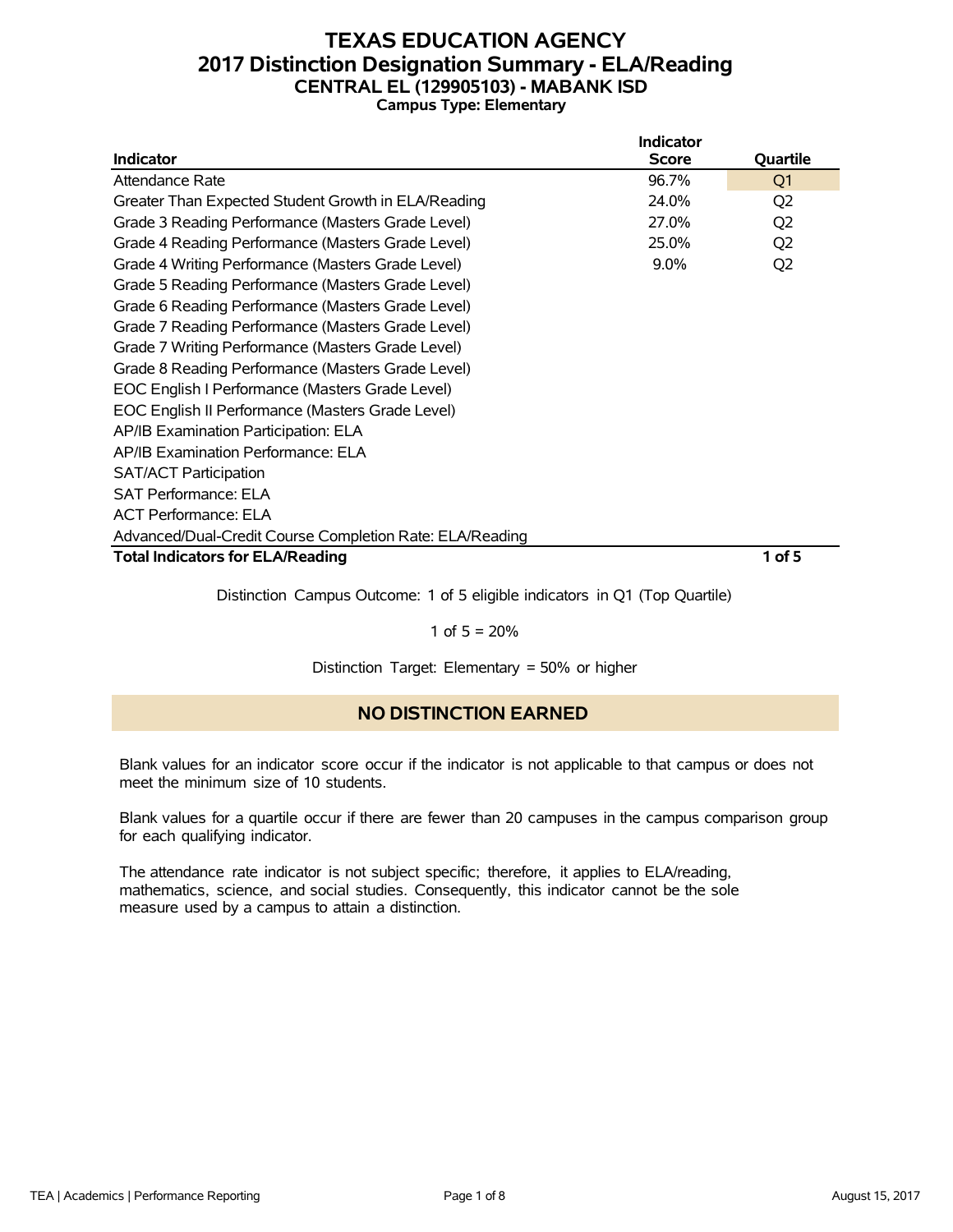### **TEXAS EDUCATION AGENCY 2017 Distinction Designation Summary - Mathematics CENTRAL EL (129905103) - MABANK ISD Campus Type: Elementary**

|                                                          | Indicator    |                |
|----------------------------------------------------------|--------------|----------------|
| <b>Indicator</b>                                         | <b>Score</b> | Quartile       |
| Attendance Rate                                          | 96.7%        | Q1             |
| Greater Than Expected Student Growth in Mathematics      | 32.0%        | Q2             |
| Grade 3 Mathematics Performance (Masters Grade Level)    | 27.0%        | Q <sub>2</sub> |
| Grade 4 Mathematics Performance (Masters Grade Level)    | 29.0%        | Q <sub>2</sub> |
| Grade 5 Mathematics Performance (Masters Grade Level)    |              |                |
| Grade 6 Mathematics Performance (Masters Grade Level)    |              |                |
| Grade 7 Mathematics Performance (Masters Grade Level)    |              |                |
| Grade 8 Mathematics Performance (Masters Grade Level)    |              |                |
| Algebra I by Grade 8 - Participation                     |              |                |
| EOC Algebra I Performance (Masters Grade Level)          |              |                |
| AP/IB Examination Participation: Mathematics             |              |                |
| AP/IB Examination Performance: Mathematics               |              |                |
| <b>SAT/ACT Participation</b>                             |              |                |
| <b>SAT Performance: Mathematics</b>                      |              |                |
| <b>ACT Performance: Mathematics</b>                      |              |                |
| Advanced/Dual-Credit Course Completion Rate: Mathematics |              |                |
| <b>Total Indicators for Mathematics</b>                  |              | 1 of 4         |

Distinction Campus Outcome: 1 of 4 eligible indicators in Q1 (Top Quartile)

1 of  $4 = 25%$ 

Distinction Target: Elementary = 50% or higher

### **NO DISTINCTION EARNED**

Blank values for an indicator score occur if the indicator is not applicable to that campus or does not meet the minimum size of 10 students.

Blank values for a quartile occur if there are fewer than 20 campuses in the campus comparison group for each qualifying indicator.

The attendance rate indicator is not subject specific; therefore, it applies to ELA/reading, mathematics, science, and social studies. Consequently, this indicator cannot be the sole measure used by a campus to attain a distinction.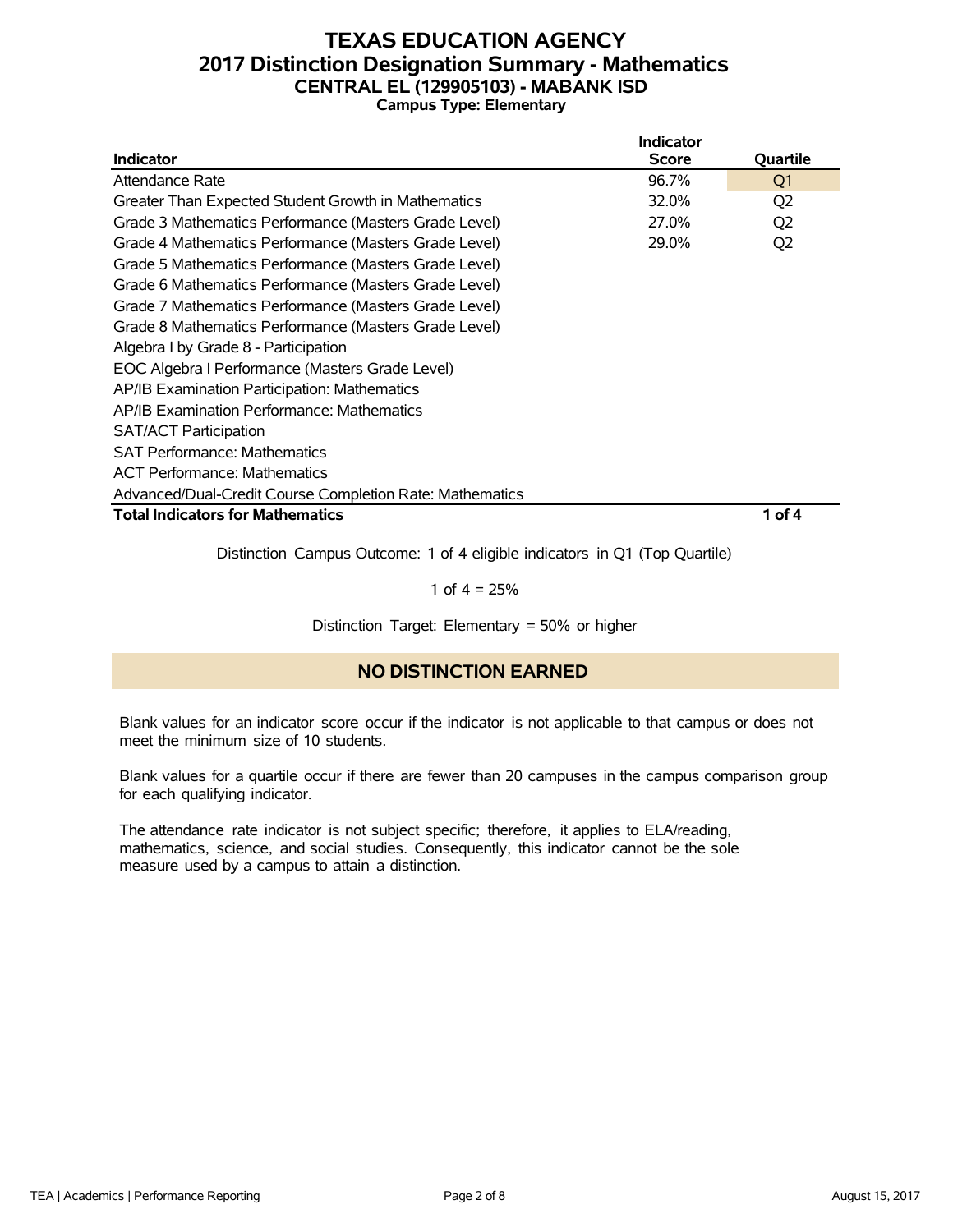## **TEXAS EDUCATION AGENCY 2017 Distinction Designation Summary - Science CENTRAL EL (129905103) - MABANK ISD Campus Type: Elementary**

This campus is not eligible for this Distinction Designation. See the 2017 Accountability Manual for more information.

### **NOT ELIGIBLE**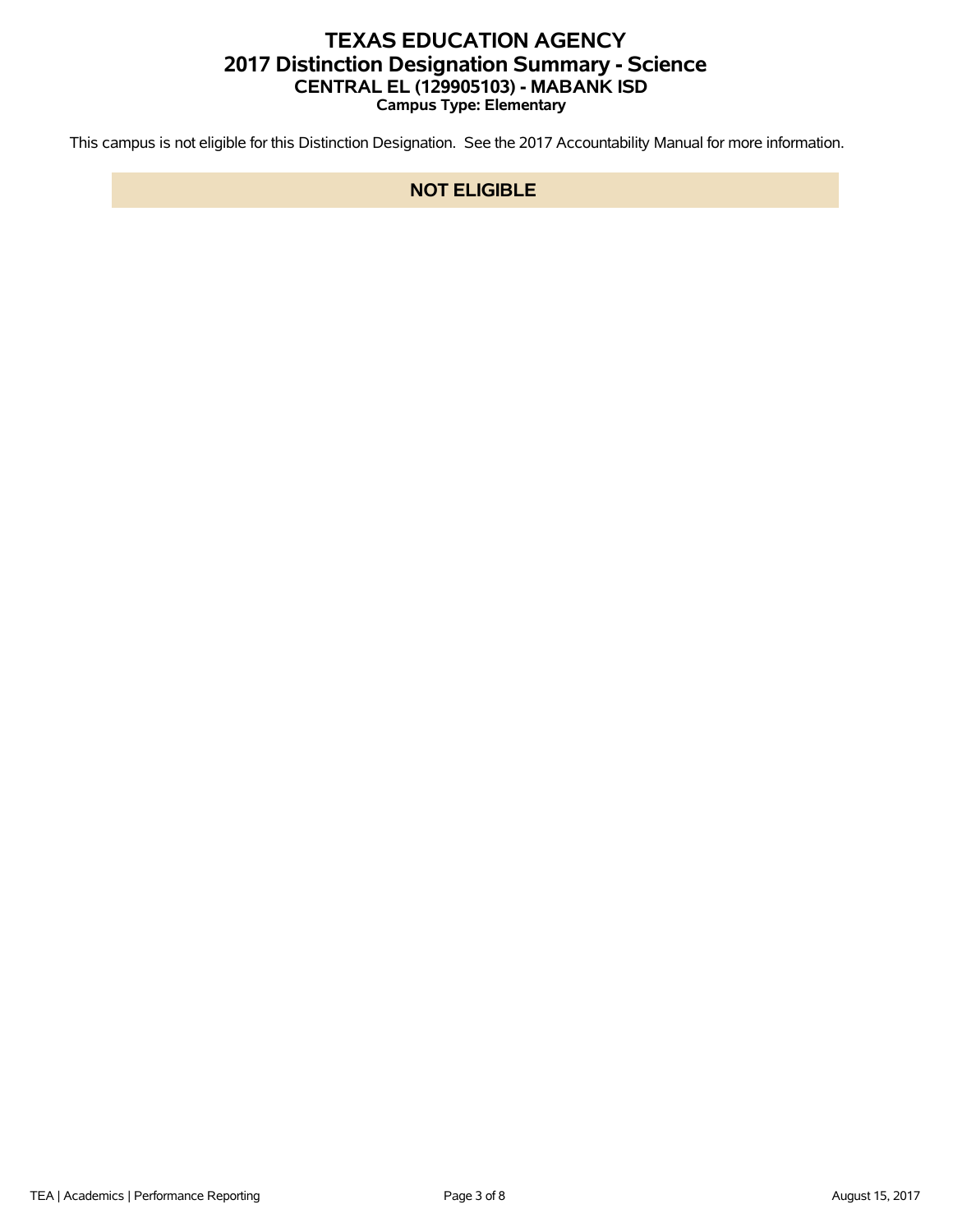## **TEXAS EDUCATION AGENCY 2017 Distinction Designation Summary - Social Studies CENTRAL EL (129905103) - MABANK ISD Campus Type: Elementary**

This campus is not eligible for this Distinction Designation. See the 2017 Accountability Manual for more information.

### **NOT ELIGIBLE**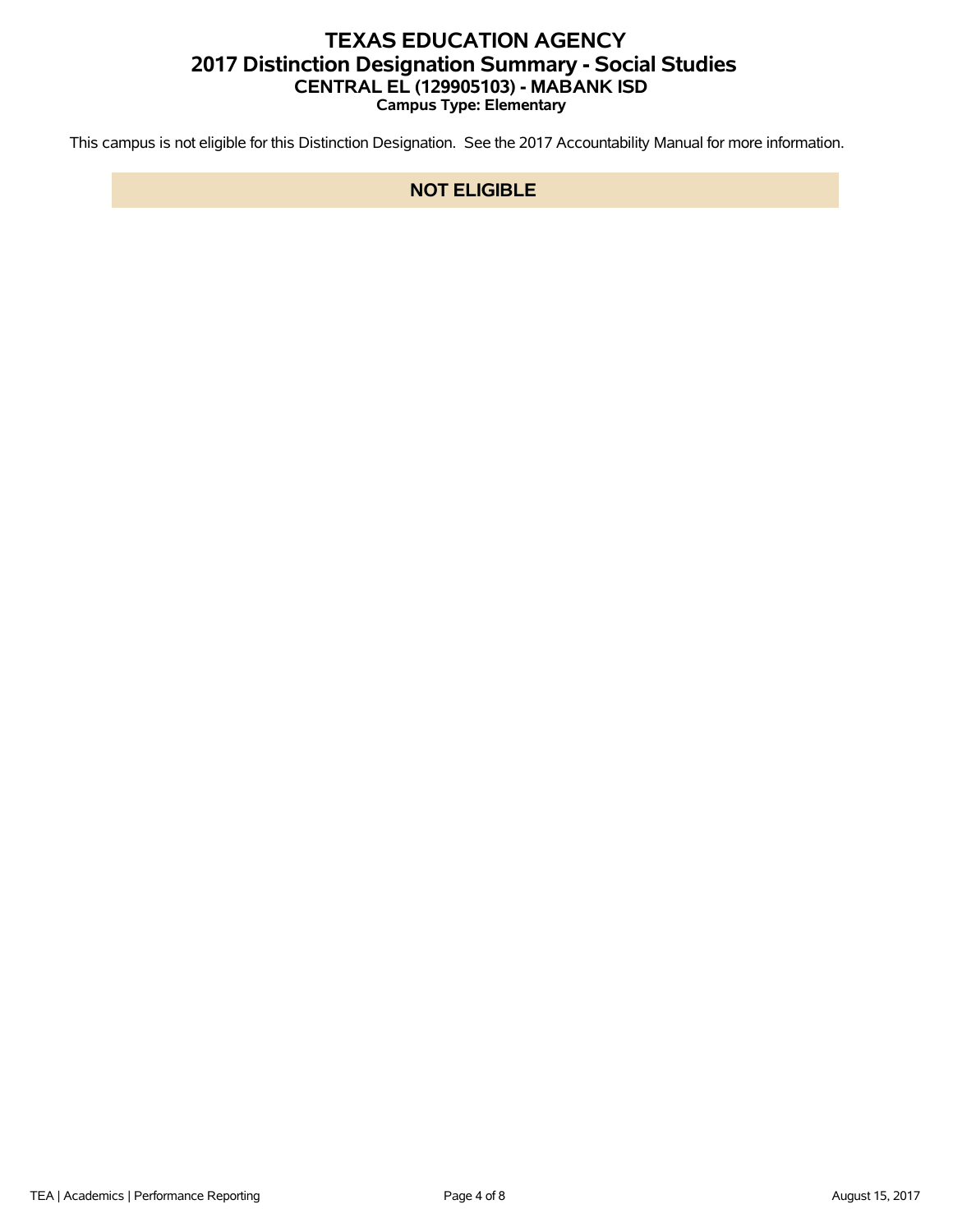### **TEXAS EDUCATION AGENCY 2017 Distinction Designation Summary - Top 25% in Student Progress CENTRAL EL (129905103) - MABANK ISD Campus Type: Elementary**

|                                                    |                                              | Index 2            |
|----------------------------------------------------|----------------------------------------------|--------------------|
| <b>Campus Name</b><br>1 CALDER ROAD EL (084901109) | <b>District Name</b><br><b>DICKINSON ISD</b> | <b>Score</b><br>61 |
| 2 HOOKS EL (019902102)                             | <b>HOOKS ISD</b>                             | 58                 |
| 3 LAKEVIEW EL (129905105)                          | <b>MABANK ISD</b>                            | 56                 |
| 4 MOSS EL (114901111)                              | <b>BIG SPRING ISD</b>                        | 56                 |
| 5 PINE FOREST EL (181907101)                       | <b>VIDOR ISD</b>                             | 54                 |
| 6 CALALLEN EAST EL (178903104)                     | <b>CALALLEN ISD</b>                          | 53                 |
| 7 WATERS EL (152901183)                            | <b>LUBBOCK ISD</b>                           | 52                 |
| 8 BURNET EL (068901104)                            | ECTOR COUNTY ISD                             | 51                 |
| 9 LANGHAM EL (123905104)                           | <b>NEDERLAND ISD</b>                         | 51                 |
| 10 O M ROBERTS EL (020905109)                      | <b>BRAZOSPORT ISD</b>                        | 51                 |
| 11 SPRINGTOWN EL (184902106)                       | <b>SPRINGTOWN ISD</b>                        | 50                 |
| 12 CROSS TIMBERS EL (220915108)                    | <b>AZLE ISD</b>                              | 49                 |
| 13 ALPINE EL (022901101)                           | <b>ALPINE ISD</b>                            | 48                 |
| 14 COLEMAN EL (042901102)                          | <b>COLEMAN ISD</b>                           | 48                 |
| 15 ROOSEVELT-WILSON EL (084906105)                 | <b>TEXAS CITY ISD</b>                        | 48                 |
| <b>CENTRAL EL (129905103)</b>                      | <b>MABANK ISD</b>                            | 47                 |
| 16 NORTHSIDE EL (084906104)                        | <b>TEXAS CITY ISD</b>                        | 47                 |
| 17 ALKEK EL (010902101)                            | <b>BANDERA ISD</b>                           | 46                 |
| 18 GOSHEN CREEK EL (184902109)                     | <b>SPRINGTOWN ISD</b>                        | 46                 |
| 19 VIDOR EL (181907102)                            | <b>VIDOR ISD</b>                             | 46                 |
| 20 COLEMAN EL (126903102)                          | <b>CLEBURNE ISD</b>                          | 45                 |
| 21 J K HILEMAN EL (034907101)                      | <b>OUEEN CITY ISD</b>                        | 45                 |
| 22 SOUTH BELT EL (101917138)                       | PASADENA ISD                                 | 44                 |
| 23 DEKALB EL (019901102)                           | <b>DEKALB ISD</b>                            | 42                 |
| 24 HUGHES SPRINGS EL (034903101)                   | <b>HUGHES SPRINGS ISD</b>                    | 42                 |
| 25 WINNSBORO EL (250907103)                        | WINNSBORO ISD                                | 42                 |
| 26 OAK FOREST EL (181907103)                       | <b>VIDOR ISD</b>                             | 41                 |
| 27 FAIRVIEW EL (091906105)                         | SHERMAN ISD                                  | 40                 |
| 28 WOODSTONE EL (015910124)                        | NORTH EAST ISD                               | 40                 |
| 29 HUGHES ROAD EL (084901106)                      | <b>DICKINSON ISD</b>                         | 39                 |
| 30 SIDNEY H POYNTER (220912110)                    | <b>CROWLEY ISD</b>                           | 38                 |
| 31 GILBERT J MIRCOVICH ELEMENTARY (205903104)      | <b>INGLESIDE ISD</b>                         | 37                 |
| 32 MARY JO SHEPPARD EL (220908118)                 | <b>MANSFIELD ISD</b>                         | 37                 |
| 33 HARDIN EL (146904102)                           | <b>HARDIN ISD</b>                            | 36                 |
| 34 CENTRAL EL (003907102)                          | <b>CENTRAL ISD</b>                           | 33                 |
| 35 HYDE PARK EL (091903104)                        | <b>DENISON ISD</b>                           | 33                 |
| 36 ROSE GARDEN EL (094902102)                      | SCHERTZ-CIBOLO-U CITY ISD                    | 33                 |
| 37 EMILE EL (011901101)                            | <b>BASTROP ISD</b>                           | 31                 |
| 38 PLEASANTON EL (007905103)                       | PLEASANTON ISD                               | 29                 |
| 39 JEFFERSON EL (155901102)                        | <b>JEFFERSON ISD</b>                         | 28                 |
| 40 SAMUEL HOUSTON EL (236902103)                   | <b>HUNTSVILLE ISD</b>                        | 22                 |

Top 25% in Student Progress Target = Index 2 Score of 51

#### **NO DISTINCTION EARNED**

Blank values for an Index 2 Score occur if the indicator is not applicable to that campus or does not meet the minimum size of 10.

Where Index 2 scores are identical the campuses are listed alphabetically by campus name.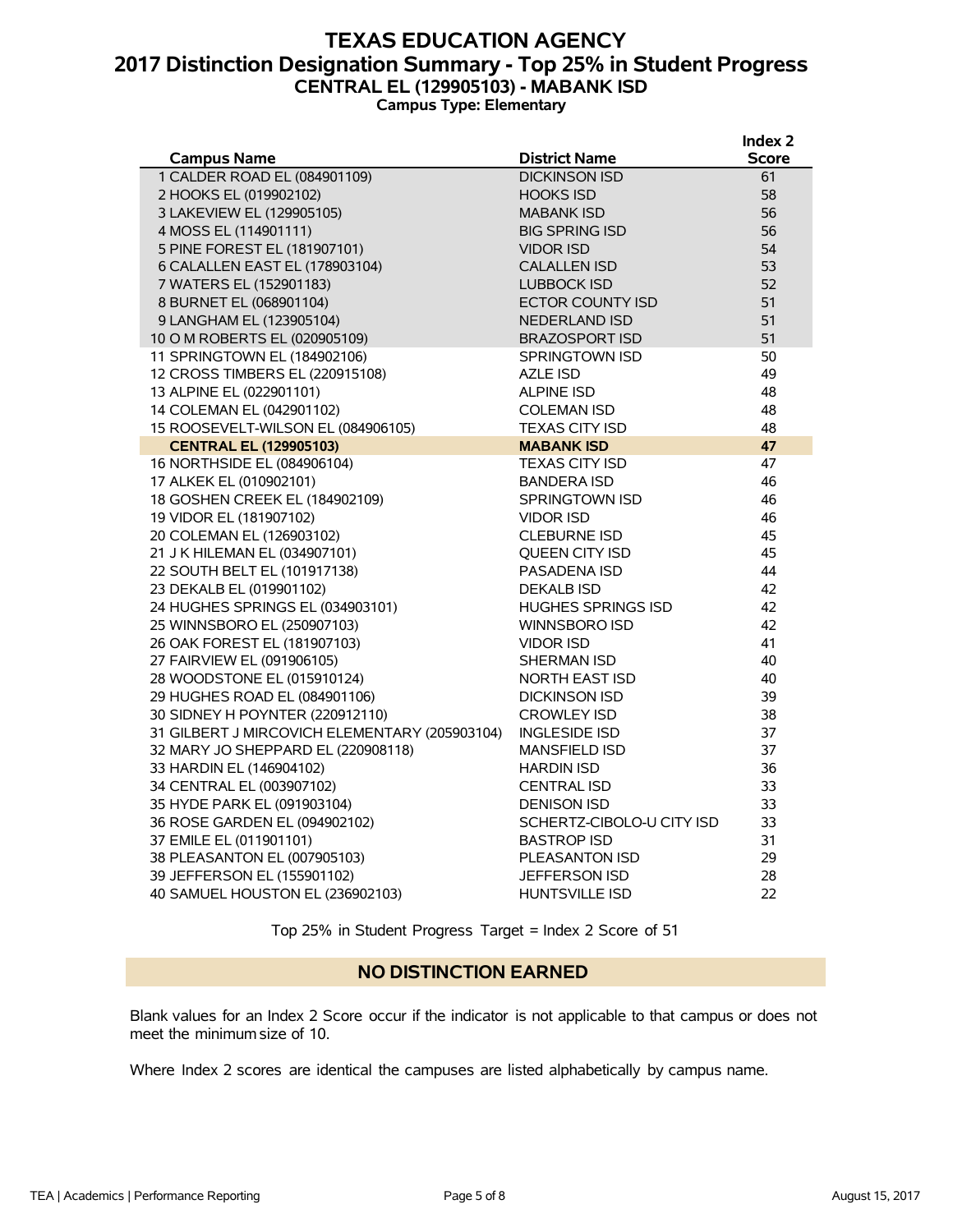### **TEXAS EDUCATION AGENCY 2017 Distinction Designation Summary - Top 25% in Closing Performance Gaps CENTRAL EL (129905103) - MABANK ISD Campus Type: Elementary**

|                                               |                           | Index 3      |
|-----------------------------------------------|---------------------------|--------------|
| <b>Campus Name</b>                            | <b>District Name</b>      | <b>Score</b> |
| 1 LANGHAM EL (123905104)                      | <b>NEDERLAND ISD</b>      | 60           |
| 2 CROSS TIMBERS EL (220915108)                | <b>AZLE ISD</b>           | 56           |
| 3 LAKEVIEW EL (129905105)                     | <b>MABANK ISD</b>         | 55           |
| 4 CALALLEN EAST EL (178903104)                | <b>CALALLEN ISD</b>       | 54           |
| 5 HOOKS EL (019902102)                        | <b>HOOKS ISD</b>          | 53           |
| 6 O M ROBERTS EL (020905109)                  | <b>BRAZOSPORT ISD</b>     | 52           |
| 7 SOUTH BELT EL (101917138)                   | <b>PASADENA ISD</b>       | 50           |
| 8 CALDER ROAD EL (084901109)                  | <b>DICKINSON ISD</b>      | 49           |
| 9 MARY JO SHEPPARD EL (220908118)             | <b>MANSFIELD ISD</b>      | 49           |
| 10 GOSHEN CREEK EL (184902109)                | <b>SPRINGTOWN ISD</b>     | 48           |
| 11 J K HILEMAN EL (034907101)                 | QUEEN CITY ISD            | 48           |
| 12 FAIRVIEW EL (091906105)                    | <b>SHERMAN ISD</b>        | 45           |
| 13 ROOSEVELT-WILSON EL (084906105)            | <b>TEXAS CITY ISD</b>     | 45           |
| 14 WINNSBORO EL (250907103)                   | <b>WINNSBORO ISD</b>      | 45           |
| <b>CENTRAL EL (129905103)</b>                 | <b>MABANK ISD</b>         | 44           |
| 15 SPRINGTOWN EL (184902106)                  | <b>SPRINGTOWN ISD</b>     | 44           |
| 16 ALPINE EL (022901101)                      | <b>ALPINE ISD</b>         | 43           |
| 17 HYDE PARK EL (091903104)                   | <b>DENISON ISD</b>        | 43           |
| 18 JEFFERSON EL (155901102)                   | JEFFERSON ISD             | 43           |
| 19 NORTHSIDE EL (084906104)                   | <b>TEXAS CITY ISD</b>     | 41           |
| 20 CENTRAL EL (003907102)                     | <b>CENTRAL ISD</b>        | 40           |
| 21 EMILE EL (011901101)                       | <b>BASTROP ISD</b>        | 40           |
| 22 GILBERT J MIRCOVICH ELEMENTARY (205903104) | <b>INGLESIDE ISD</b>      | 40           |
| 23 ALKEK EL (010902101)                       | <b>BANDERA ISD</b>        | 39           |
| 24 WOODSTONE EL (015910124)                   | NORTH EAST ISD            | 39           |
| 25 COLEMAN EL (126903102)                     | <b>CLEBURNE ISD</b>       | 38           |
| 26 HUGHES ROAD EL (084901106)                 | <b>DICKINSON ISD</b>      | 38           |
| 27 WATERS EL (152901183)                      | <b>LUBBOCK ISD</b>        | 38           |
| 28 HUGHES SPRINGS EL (034903101)              | <b>HUGHES SPRINGS ISD</b> | 37           |
| 29 MOSS EL (114901111)                        | <b>BIG SPRING ISD</b>     | 37           |
| 30 ROSE GARDEN EL (094902102)                 | SCHERTZ-CIBOLO-U CITY ISD | 37           |
| 31 COLEMAN EL (042901102)                     | <b>COLEMAN ISD</b>        | 36           |
| 32 HARDIN EL (146904102)                      | <b>HARDIN ISD</b>         | 35           |
| 33 PINE FOREST EL (181907101)                 | <b>VIDOR ISD</b>          | 35           |
| 34 BURNET EL (068901104)                      | ECTOR COUNTY ISD          | 34           |
| 35 DEKALB EL (019901102)                      | <b>DEKALB ISD</b>         | 34           |
| 36 SIDNEY H POYNTER (220912110)               | <b>CROWLEY ISD</b>        | 34           |
| 37 VIDOR EL (181907102)                       | <b>VIDOR ISD</b>          | 34           |
| 38 OAK FOREST EL (181907103)                  | <b>VIDOR ISD</b>          | 31           |
| 39 PLEASANTON EL (007905103)                  | PLEASANTON ISD            | 28           |
| 40 SAMUEL HOUSTON EL (236902103)              | <b>HUNTSVILLE ISD</b>     | 18           |
|                                               |                           |              |

Top 25% in Closing Performance Gaps Target = Index 3 Score of 48

#### **NO DISTINCTION EARNED**

Blank values for an Index 3 Score occur if the indicator is not applicable to that campus or does not meet the minimum size of 10.

Where Index 3 scores are identical the campuses are listed alphabetically by campus name.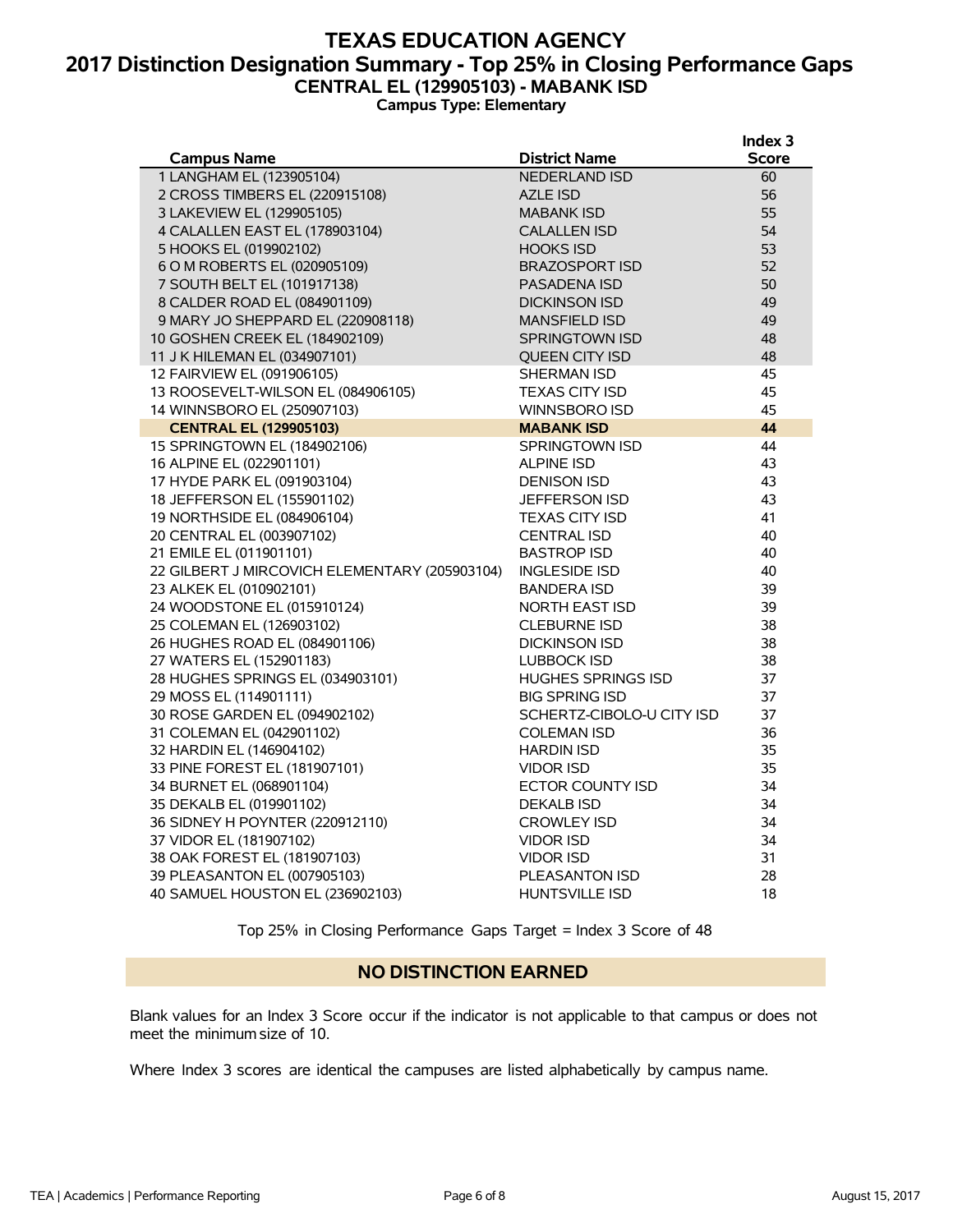## **TEXAS EDUCATION AGENCY 2017 Distinction Designation Summary - Postsecondary Readiness CENTRAL EL (129905103) - MABANK ISD**

### **Campus Type: Elementary**

|                                                          | Indicator    |          |
|----------------------------------------------------------|--------------|----------|
| Indicator                                                | <b>Score</b> | Quartile |
| Index 4 - Percent at STAAR Meets Grade Level Standard    | 41.0%        | Q2       |
| Four-Year Longitudinal Graduation Rate                   |              |          |
| Four-Year Longitudinal Graduation Plan Rate*             |              |          |
| College-Ready Graduates                                  |              |          |
| Advanced/Dual-Credit Course Completion Rate: Any Subject |              |          |
| AP/IB Examination Performance: Any Subject               |              |          |
| <b>SAT/ACT Participation</b>                             |              |          |
| <b>SAT/ACT Performance</b>                               |              |          |
| <b>CTE-Coherent Sequence Graduates</b>                   |              |          |
| <b>Total Indicators for Postsecondary Readiness</b>      |              | 0 of 1   |

Evaluation of campus outcomes: 0 of 1 eligible indicators in Q1 (Top Quartile)

#### 0 of  $1 = 0%$

Distinction Target: Elementary = 50% or higher

### **NO DISTINCTION EARNED**

Blank values for an indicator score occur if the indicator is not applicable to that campus or does not meet the minimum size of 10 students.

Blank values for a quartile occur if there are fewer than 20 campuses in the campus comparison group for each qualifying indicator.

\*The four-year longitudinal graduation plan rate is determined by comparing the all students RHSP/DAP rate and the all students RHSP/DAP/FHSP-E/FHSP-DLA rate. The higher of the two rates is used for distinction designations. Refer to the Index 4 Data Table for details.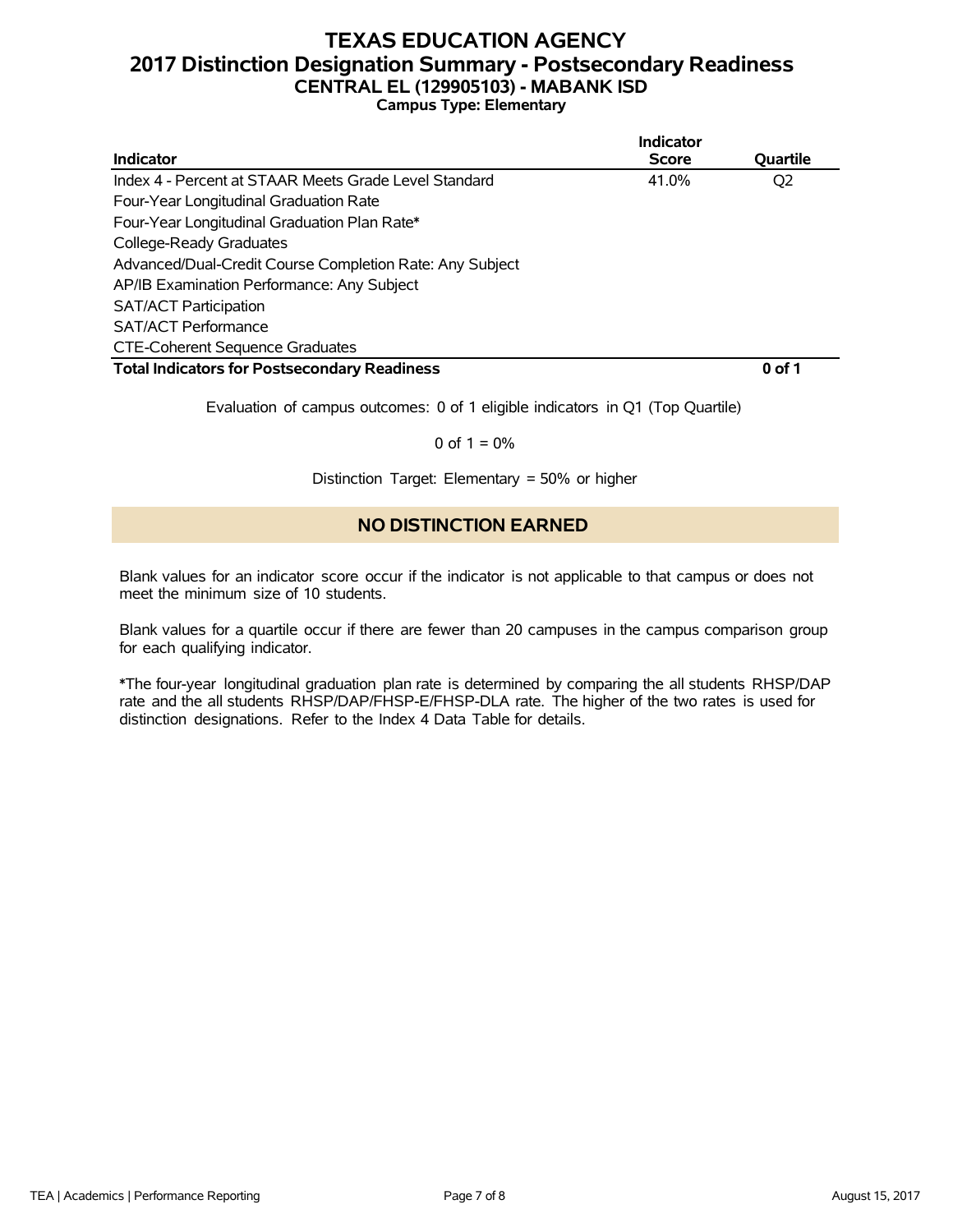#### **TEXAS EDUCATION AGENCY 2017 Distinction Designation Summary CENTRAL EL (129905103) - MABANK ISD Campus Type: Elementary**

| <b>Indicator</b>                                                       | Indicator<br><b>Score</b><br><b>Numerator</b> | Indicator<br><b>Score</b><br>Denominator | Score | <b>Quartile 1</b><br><b>Minimum</b><br><b>Score</b> | <b>Quartile</b> |
|------------------------------------------------------------------------|-----------------------------------------------|------------------------------------------|-------|-----------------------------------------------------|-----------------|
| <b>Attendance Rate</b>                                                 | 63,259.0                                      | 65,414.0                                 | 96.7  | 96.4                                                | Q1              |
|                                                                        | 24                                            | 101                                      | 24    | 25                                                  | Q <sub>2</sub>  |
| Greater Than Expected Student Growth in ELA/Reading                    | 32                                            | 101                                      | 32    | 36                                                  |                 |
| Greater Than Expected Student Growth in Mathematics                    | 29                                            | 109                                      | 27    | 34                                                  | Q <sub>2</sub>  |
| Grade 3 Reading Performance (Masters Grade Level)                      |                                               |                                          | 27    |                                                     | Q <sub>2</sub>  |
| Grade 3 Mathematics Performance (Masters Grade Level)                  | 30                                            | 111                                      |       | 28                                                  | Q <sub>2</sub>  |
| Grade 4 Reading Performance (Masters Grade Level)                      | 25                                            | 101                                      | 25    | 27                                                  | Q <sub>2</sub>  |
| Grade 4 Mathematics Performance (Masters Grade Level)                  | 29                                            | 101                                      | 29    | 33                                                  | Q <sub>2</sub>  |
| Grade 4 Writing Performance (Masters Grade Level)                      | 9                                             | 101                                      | 9     | 10                                                  | Q <sub>2</sub>  |
| Grade 5 Reading Performance (Masters Grade Level)                      |                                               |                                          |       |                                                     |                 |
| Grade 5 Mathematics Performance (Masters Grade Level)                  |                                               |                                          |       |                                                     |                 |
| Grade 5 Science Performance (Masters Grade Level)                      |                                               |                                          |       |                                                     |                 |
| Grade 6 Reading Performance (Masters Grade Level)                      |                                               |                                          |       |                                                     |                 |
| Grade 6 Mathematics Performance (Masters Grade Level)                  |                                               |                                          |       |                                                     |                 |
| Grade 7 Reading Performance (Masters Grade Level)                      |                                               |                                          |       |                                                     |                 |
| Grade 7 Mathematics Performance (Masters Grade Level)                  |                                               |                                          |       |                                                     |                 |
| Grade 7 Writing Performance (Masters Grade Level)                      |                                               |                                          |       |                                                     |                 |
| Grade 8 Reading Performance (Masters Grade Level)                      |                                               |                                          |       |                                                     |                 |
| Grade 8 Mathematics Performance (Masters Grade Level)                  |                                               |                                          |       |                                                     |                 |
| Grade 8 Science Performance (Masters Grade Level)                      |                                               |                                          |       |                                                     |                 |
| Grade 8 Social Studies Performance (Masters Grade Level)               |                                               |                                          |       |                                                     |                 |
| Algebra I by Grade 8 - Participation                                   |                                               |                                          |       |                                                     |                 |
| EOC Algebra I Performance (Masters Grade Level)                        |                                               |                                          |       |                                                     |                 |
| EOC English I Performance (Masters Grade Level)                        |                                               |                                          |       |                                                     |                 |
| EOC English II Performance (Masters Grade Level)                       |                                               |                                          |       |                                                     |                 |
| EOC Biology Performance (Masters Grade Level)                          |                                               |                                          |       |                                                     |                 |
| EOC U.S. History Performance (Masters Grade Level)                     |                                               |                                          |       |                                                     |                 |
| AP/IB Examination Participation: ELA                                   |                                               |                                          |       |                                                     |                 |
| AP/IB Examination Participation: Mathematics                           |                                               |                                          |       |                                                     |                 |
| AP/IB Examination Participation: Science                               |                                               |                                          |       |                                                     |                 |
| AP/IB Examination Participation: Social Studies                        |                                               |                                          |       |                                                     |                 |
| AP/IB Examination Performance: ELA                                     |                                               |                                          |       |                                                     |                 |
| AP/IB Examination Performance: Mathematics                             |                                               |                                          |       |                                                     |                 |
| AP/IB Examination Performance: Science                                 |                                               |                                          |       |                                                     |                 |
| AP/IB Examination Performance: Social Studies                          |                                               |                                          |       |                                                     |                 |
| AP/IB Examination Performance: Any Subject                             |                                               |                                          |       |                                                     |                 |
| <b>SAT/ACT Participation</b>                                           |                                               |                                          |       |                                                     |                 |
| <b>SAT/ACT Performance</b>                                             |                                               |                                          |       |                                                     |                 |
| <b>SAT Performance: ELA</b>                                            |                                               |                                          |       |                                                     |                 |
| SAT Performance: Mathematics                                           |                                               |                                          |       |                                                     |                 |
| <b>ACT Performance: ELA</b>                                            |                                               |                                          |       |                                                     |                 |
|                                                                        |                                               |                                          |       |                                                     |                 |
| <b>ACT Performance: Mathematics</b><br><b>ACT Performance: Science</b> |                                               |                                          |       |                                                     |                 |
|                                                                        |                                               |                                          |       |                                                     |                 |
| Index 4 - Percent at STAAR Meets Grade Level Standard                  | 87                                            | 212                                      | 41.0  | 45.0                                                | Q <sub>2</sub>  |
| Four-Year Longitudinal Graduation Rate                                 |                                               |                                          |       |                                                     |                 |
| Four-Year Longitudinal Graduation Plan Rate*                           |                                               |                                          |       |                                                     |                 |
| College-Ready Graduates                                                |                                               |                                          |       |                                                     |                 |
| Advanced/Dual-Credit Course Completion Rate: ELA/Reading               |                                               |                                          |       |                                                     |                 |
| Advanced/Dual-Credit Course Completion Rate: Mathematics               |                                               |                                          |       |                                                     |                 |
| Advanced/Dual-Credit Course Completion Rate: Science                   |                                               |                                          |       |                                                     |                 |
| Advanced/Dual-Credit Course Completion Rate: Social Studies            |                                               |                                          |       |                                                     |                 |
| Advanced/Dual-Credit Course Completion Rate: Any Subject               |                                               |                                          |       |                                                     |                 |
| CTE-Coherent Sequence Graduates                                        |                                               |                                          |       |                                                     |                 |

Blank valuesfor an indicator score occur if the indicator is not applicable to that campus or does not meet the minimum size of 10 students.

Blank valuesfor a quartile occur if there are fewer than 20 campuses in the campus comparison group for each qualifying indicator.

'n/a' Indicates data reporting is not applicable for this indicator.

\*The four-year longitudinal graduation plan rate is determined by comparing the all students RHSP/DAPrate and the all students RHSP/DAP/FHSP-E/FHSP-DLArate. The higher of the two rates is used for distinction designations. Refer to the Index 4 Data Table for details.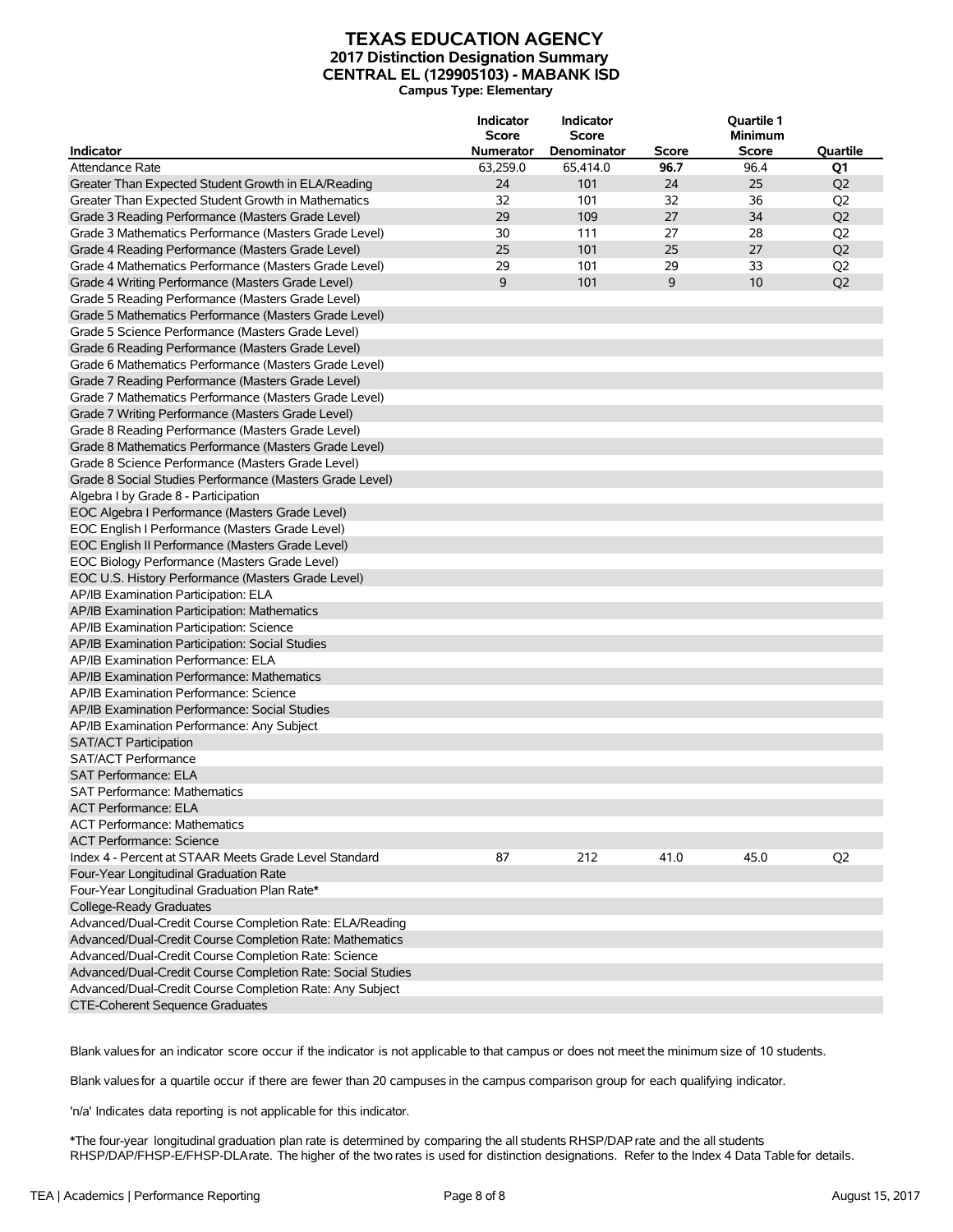#### **TEXAS EDUCATION AGENCY 2017 System Safeguards - Status Report CENTRAL EL (129905103) - MABANK ISD**

|                                                                                                         | All             | African           |           |           | American |       | Pacific  | Two or<br><b>More</b> | Econ          | <b>Special</b> | <b>ELL</b><br>(Current & |         | <b>Total</b>   | <b>Total</b>   | Percent of<br>Eligible |
|---------------------------------------------------------------------------------------------------------|-----------------|-------------------|-----------|-----------|----------|-------|----------|-----------------------|---------------|----------------|--------------------------|---------|----------------|----------------|------------------------|
|                                                                                                         | <b>Students</b> | American Hispanic |           | White     | Indian   | Asian | Islander | Races                 | <b>Disadv</b> | Ed             | <b>Monitored)</b>        | $ELL +$ | Met            | Eligible       | <b>Measures Met</b>    |
| <b>Performance Status - State</b>                                                                       |                 |                   |           |           |          |       |          |                       |               |                |                          |         |                |                |                        |
| <b>State Target</b>                                                                                     | 60%             | 60%               | 60%       | 60%       | 60%      | 60%   | 60%      | 60%                   | 60%           | 60%            | 60%                      |         |                |                |                        |
| Reading                                                                                                 | Y               |                   | Y         | Y         |          |       |          |                       | Y             |                |                          | n/a     | 4              | 4              | 100                    |
| Mathematics                                                                                             | Υ               |                   | Y         | Y         |          |       |          |                       | Y             |                |                          | n/a     | $\overline{4}$ | $\overline{4}$ | 100                    |
| Writing                                                                                                 | ${\sf N}$       |                   |           | Y         |          |       |          |                       | $\mathsf{N}$  |                |                          | n/a     | $\overline{1}$ | 3              | 33                     |
| Science                                                                                                 |                 |                   |           |           |          |       |          |                       |               |                |                          | n/a     | $\mathbf 0$    | $\Omega$       |                        |
| <b>Social Studies</b>                                                                                   |                 |                   |           |           |          |       |          |                       |               |                |                          | n/a     | 0              | $\mathbf 0$    |                        |
| <b>Total</b>                                                                                            |                 |                   |           |           |          |       |          |                       |               |                |                          |         | 9              | 11             | 82                     |
| <b>Performance Status - Federal</b>                                                                     |                 |                   |           |           |          |       |          |                       |               |                |                          |         |                |                |                        |
| <b>Federal Target</b>                                                                                   | 91%             | 91%               | 91%       | 91%       |          |       |          |                       | 91%           | 91%            | 91%                      |         |                |                |                        |
| Reading                                                                                                 | ${\sf N}$       |                   | ${\sf N}$ | ${\sf N}$ | n/a      | n/a   | n/a      | n/a                   | ${\sf N}$     |                |                          | n/a     |                |                |                        |
| <b>Mathematics</b>                                                                                      | ${\sf N}$       |                   | ${\sf N}$ | N         | n/a      | n/a   | n/a      | n/a                   | $\mathsf{N}$  |                |                          | n/a     |                |                |                        |
| <b>Participation Status</b>                                                                             |                 |                   |           |           |          |       |          |                       |               |                |                          |         |                |                |                        |
| Target                                                                                                  | 95%             | 95%               | 95%       | 95%       | 95%      | 95%   | 95%      | 95%                   | 95%           | 95%            |                          | 95%     |                |                |                        |
| Reading                                                                                                 | Y               |                   | ${\sf N}$ | Y         |          |       |          |                       | Υ             |                | n/a                      |         | 3              | $\overline{4}$ | 75                     |
| Mathematics                                                                                             | Y               |                   | ${\sf N}$ | Y         |          |       |          |                       | Y             |                | n/a                      |         | 3              | 4              | 75                     |
| Total                                                                                                   |                 |                   |           |           |          |       |          |                       |               |                |                          |         | 6              | 8              | 75                     |
| Federal Graduation Status (Target: See Reason Codes)<br><b>Graduation Target Met</b><br>Reason Code *** |                 |                   |           |           |          |       |          |                       |               |                | n/a                      |         | 0              | $\mathsf 0$    |                        |
| <b>Total</b>                                                                                            |                 |                   |           |           |          |       |          |                       |               |                |                          |         | $\mathbf 0$    | $\mathbf 0$    |                        |
| District: Met Federal Limits on Alternative Assessments<br>Reading                                      |                 |                   |           |           |          |       |          |                       |               |                |                          |         |                |                |                        |
| Alternate 1%                                                                                            | n/a             |                   |           |           |          |       |          |                       |               |                |                          |         |                |                |                        |
| Number Proficient                                                                                       | n/a             |                   |           |           |          |       |          |                       |               |                |                          |         |                |                |                        |
| <b>Total Federal Cap Limit</b>                                                                          | n/a             |                   |           |           |          |       |          |                       |               |                |                          |         |                |                |                        |
| Mathematics                                                                                             |                 |                   |           |           |          |       |          |                       |               |                |                          |         |                |                |                        |
| Alternate 1%                                                                                            | n/a             |                   |           |           |          |       |          |                       |               |                |                          |         |                |                |                        |
| Number Proficient                                                                                       | n/a             |                   |           |           |          |       |          |                       |               |                |                          |         |                |                |                        |
| <b>Total Federal Cap Limit</b>                                                                          | n/a             |                   |           |           |          |       |          |                       |               |                |                          |         |                |                |                        |
| <b>Total</b>                                                                                            |                 |                   |           |           |          |       |          |                       |               |                |                          |         |                |                |                        |
| <b>Overall Total</b>                                                                                    |                 |                   |           |           |          |       |          |                       |               |                |                          |         | 15             | 19             | 79                     |

+ Participation uses ELL (Current), Graduation uses ELL (Ever HS)

\*\*\* Federal Graduation Rate Reason Codes:<br>a = Graduation Rate Goal of 90%

 $c =$  Safe Harbor Target of a 10% decrease in difference from the prior year rate and the Goal d = Five-year Graduation Rate Target of 91%  $b =$  Four-year Graduation Rate Target of 88.5%

Blank cells above represent student group indicators that do not meet the minimum size criteria. n/a Indicates the student group is not applicable to System Safeguards.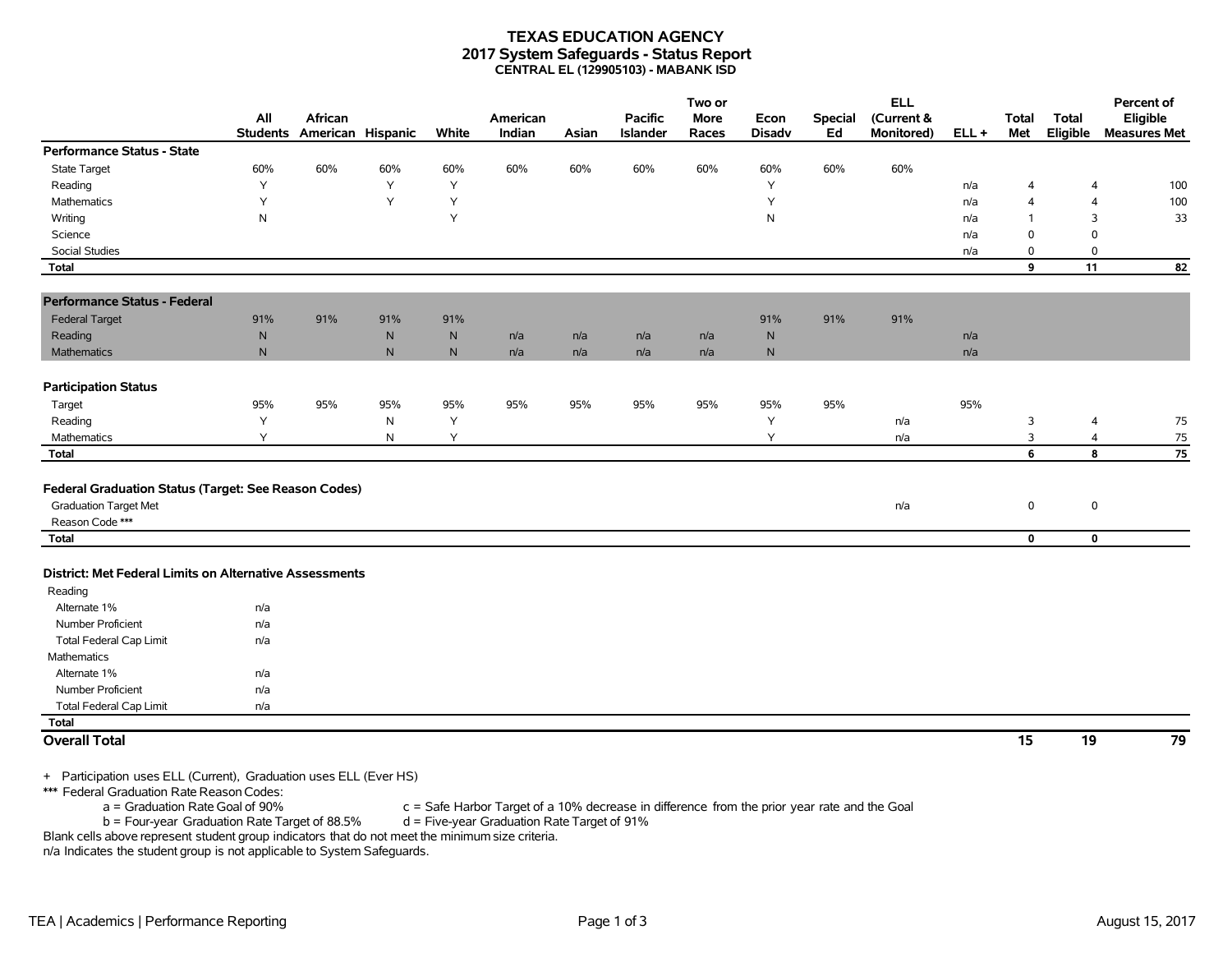#### **TEXAS EDUCATION AGENCY 2017 System Safeguards - Performance and Participation Data Table CENTRAL EL (129905103) - MABANK ISD**

|                                      |                 |                   |        |       |          |        |                 | Two or      |               | <b>ELL</b>     |            |                          |
|--------------------------------------|-----------------|-------------------|--------|-------|----------|--------|-----------------|-------------|---------------|----------------|------------|--------------------------|
|                                      | All             | <b>African</b>    |        |       | American |        | <b>Pacific</b>  | <b>More</b> | Econ          | <b>Special</b> | (Current & | <b>ELL</b>               |
|                                      | <b>Students</b> | American Hispanic |        | White | Indian   | Asian  | <b>Islander</b> | Races       | <b>Disadv</b> | Ed             | Monitored) | (Current)                |
| <b>Performance Rates</b>             |                 |                   |        |       |          |        |                 |             |               |                |            |                          |
| Reading                              |                 |                   |        |       |          |        |                 |             |               |                |            |                          |
| # at Approaches Grade Level Standard | 151             | $\overline{7}$    | 18     | 118   |          |        |                 | $\ast\ast$  | 67            | $\overline{7}$ | $\ast$     | n/a                      |
| <b>Total Tests</b>                   | 210             | 9                 | 29     | 161   |          | $\ast$ |                 | $\ast\ast$  | 105           | 22             | $\ast$     | $\ast$                   |
| % at Approaches Grade Level Standard | 72%             | 78%               | 62%    | 73%   |          | $\ast$ |                 | 67%         | 64%           | 32%            | $\ast$     | n/a                      |
| <b>Mathematics</b>                   |                 |                   |        |       |          |        |                 |             |               |                |            |                          |
| # at Approaches Grade Level Standard | 172             | $\ast\ast$        | 24     | 133   |          | $\ast$ |                 | 7           | 75            | 9              | 5          | n/a                      |
| <b>Total Tests</b>                   | 212             | $**$              | 29     | 163   |          | $\ast$ |                 | 9           | 107           | 22             | 8          | $\ast$                   |
| % at Approaches Grade Level Standard | 81%             | 67%               | 83%    | 82%   |          | $\ast$ |                 | 78%         | 70%           | 41%            | 63%        | n/a                      |
| Writing                              |                 |                   |        |       |          |        |                 |             |               |                |            |                          |
| # at Approaches Grade Level Standard | 60              | $\ast$            | $\ast$ | 51    |          | $\ast$ |                 | $\ast$      | 24            | $\ast$         | $\ast$     | n/a                      |
| <b>Total Tests</b>                   | 101             | $\ast$            | $\ast$ | 81    |          | $\ast$ |                 | $\ast$      | 48            | $\ast$         | $\ast$     | $\ast$                   |
| % at Approaches Grade Level Standard | 59%             | $\ast$            | $\ast$ | 63%   |          | $\ast$ |                 | $\ast$      | 50%           | $\ast$         | $\ast$     | n/a                      |
| <b>Science</b>                       |                 |                   |        |       |          |        |                 |             |               |                |            |                          |
| # at Approaches Grade Level Standard |                 |                   |        |       |          |        |                 |             |               |                |            | n/a                      |
| <b>Total Tests</b>                   |                 |                   |        |       |          |        |                 |             |               |                |            | $\overline{\phantom{a}}$ |
| % at Approaches Grade Level Standard |                 |                   |        |       |          |        |                 |             |               |                |            | n/a                      |
| <b>Social Studies</b>                |                 |                   |        |       |          |        |                 |             |               |                |            |                          |
| # at Approaches Grade Level Standard |                 |                   |        |       |          |        |                 |             |               |                |            | n/a                      |
| <b>Total Tests</b>                   |                 |                   |        |       |          |        |                 |             |               |                |            | $\sim$                   |
| % at Approaches Grade Level Standard |                 |                   |        |       |          |        |                 |             |               |                |            | n/a                      |
|                                      |                 |                   |        |       |          |        |                 |             |               |                |            |                          |
| <b>Participation Rates</b>           |                 |                   |        |       |          |        |                 |             |               |                |            |                          |
| Reading: 2016-2017 Assessments       |                 |                   |        |       |          |        |                 |             |               |                |            |                          |
| <b>Number Participating</b>          | 221             | 10                | 31     | 167   |          | $\ast$ | $\ast$          | 10          | 114           | 23             | n/a        | $\overline{7}$           |
| <b>Total Students</b>                | 225             | 10                | 33     | 169   |          | $\ast$ | $\ast$          | 10          | 118           | 23             | n/a        | $\overline{7}$           |
| Participation Rate                   | 98%             | 100%              | 94%    | 99%   |          | $\ast$ | $\ast$          | 100%        | 97%           | 100%           | n/a        | 100%                     |
| Mathematics: 2016-2016 Assessments   |                 |                   |        |       |          |        |                 |             |               |                |            |                          |
| Number Participating                 | 223             | 10                | 31     | 169   |          | $\ast$ | $\ast$          | 10          | 116           | 23             | n/a        | 7                        |
| <b>Total Students</b>                | 225             | 10                | 33     | 169   |          | $\ast$ | $\ast$          | 10          | 118           | 23             | n/a        | $\overline{7}$           |
| Participation Rate                   | 99%             | 100%              | 94%    | 100%  | ٠        | $\ast$ | $\ast$          | 100%        | 98%           | 100%           | n/a        | 100%                     |

\* Indicates results are masked due to smallnumbers to protect student confidentiality.

\*\* When only one racial/ethnic group is masked, then the second smallest racial/ethnic group is masked (regardless of size).

- Indicates there are no students in the group.

n/a Indicates the student group is not applicable to System Safeguards.